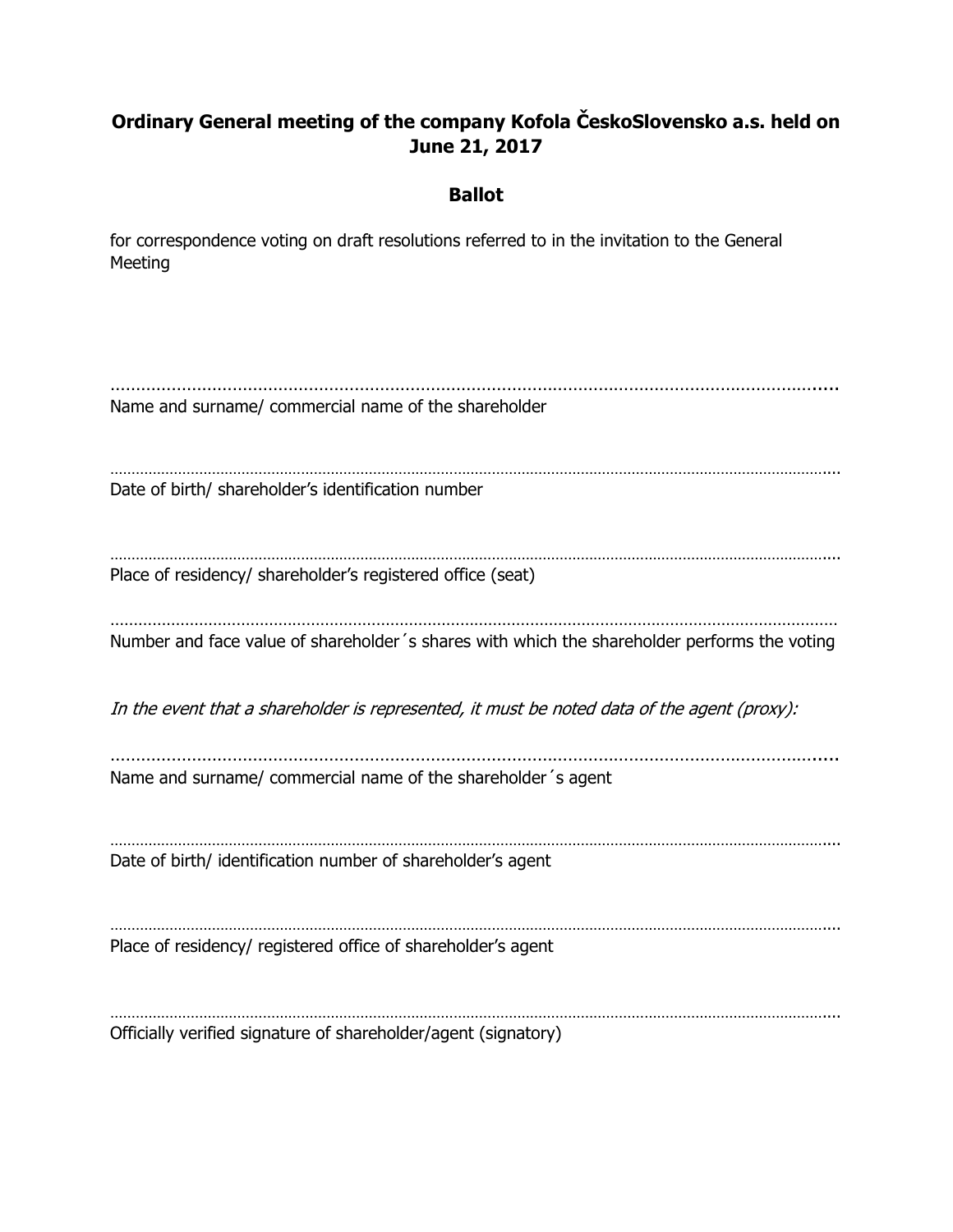# **Ordinary General meeting of the company Kofola ČeskoSlovensko a.s. held on June 21, 2017**

### **Ballot**

for correspondence voting on draft resolutions referred to in the invitation to the General Meeting

**Resolution of the item no. 4: Approval of Company´s financial statements for the year 2016 and the consolidated financial statements of Kofola ČeskoSlovensko Group for the year 2016**

| Draft resolution (1) :<br>The General Meeting approves the annual financial statements<br>of the Company as of 31/12/2016.                      | <b>FOR</b> | <b>AGAINST</b> | <b>ABSTAIN</b> |
|-------------------------------------------------------------------------------------------------------------------------------------------------|------------|----------------|----------------|
| Draft resolution (2):<br>The General Meeting approves the consolidated financial<br>statements of Kofola ČeskoSlovensko Group as of 31/12/2016. | <b>FOR</b> | <b>AGAINST</b> | <b>ABSTAIN</b> |

## **Resolution of the item no. 5: Decision on distribution of profit of the Company for the year 2016**

| <b>Draft resolution:</b><br>The General Meeting approves the distribution of profit of the<br>Company for 2016 as the Profit of 245,705,708.13 CZK<br>generated by the Company in the course of the year 2016,<br>together with a part of undistributed profits of previous years in<br>the amount of 211,341,791.87 CZK, being 457,047,500 CZK<br>in total as the profit share to be distributed among the<br>shareholders (hereinafter referred to as the "Dividend").<br>Dividend amounts to 20.50 CZK per share before tax. The final | <b>FOR</b> | <b>AGAINST</b> | <b>ABSTAIN</b> |
|-------------------------------------------------------------------------------------------------------------------------------------------------------------------------------------------------------------------------------------------------------------------------------------------------------------------------------------------------------------------------------------------------------------------------------------------------------------------------------------------------------------------------------------------|------------|----------------|----------------|
| amount to be paid out to the shareholders of the Company shall<br>be reduced by the advanced profit share for 2016 in the amount                                                                                                                                                                                                                                                                                                                                                                                                          |            |                |                |
| of CZK 156,065,000 paid on the grounds of the decision of the                                                                                                                                                                                                                                                                                                                                                                                                                                                                             |            |                |                |
| Board of Directors of the Company dated November 7, 2016.                                                                                                                                                                                                                                                                                                                                                                                                                                                                                 |            |                |                |
| The amount, designed by the present decision of the General                                                                                                                                                                                                                                                                                                                                                                                                                                                                               |            |                |                |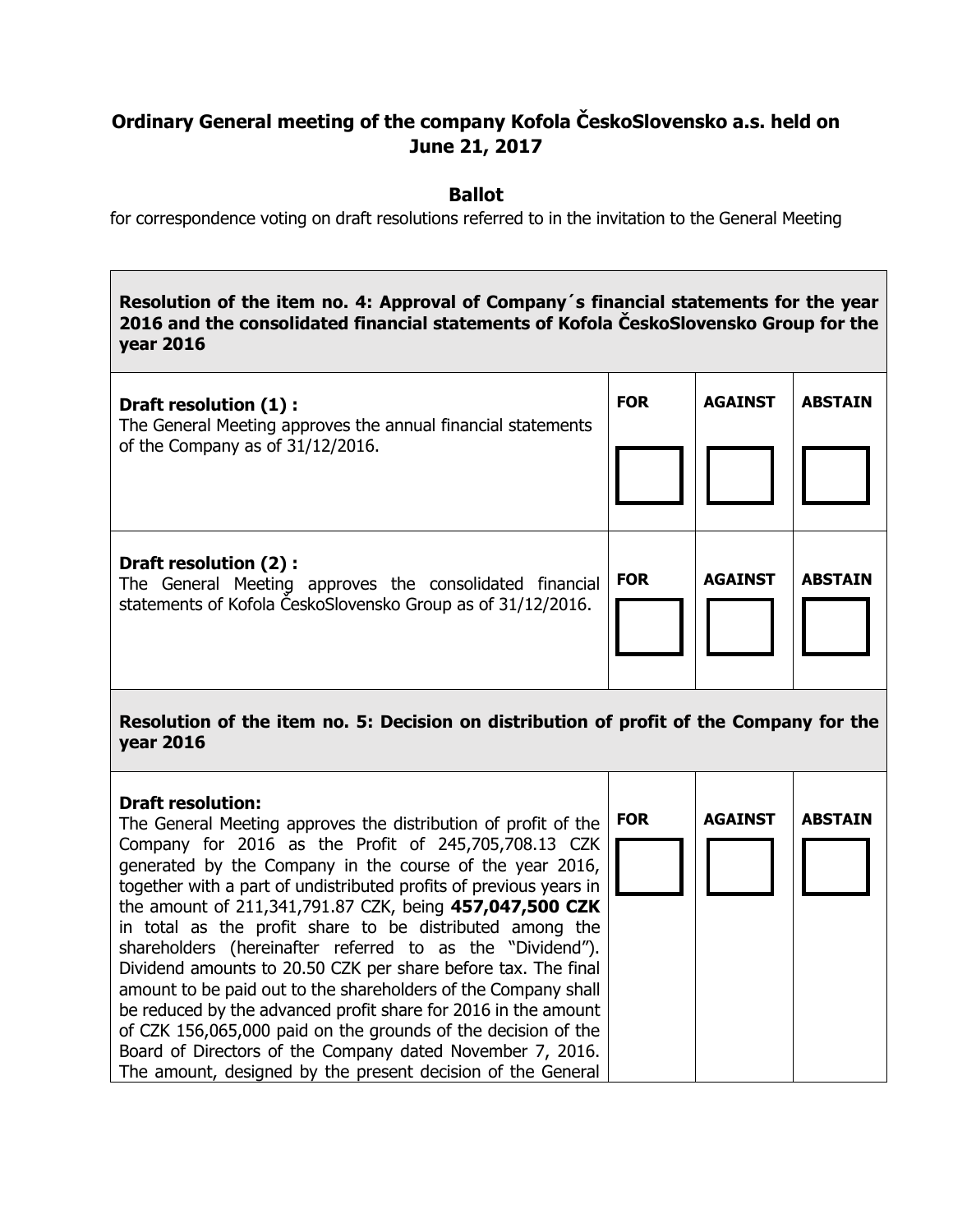| Meeting, to be paid is <b>300.982.500 CZK</b> , that represents the |  |  |
|---------------------------------------------------------------------|--|--|
| amount of 13.50 CZK per Company's share before tax.                 |  |  |
| The relevant date to exercise the right to the Dividend is June     |  |  |
| 14, 2017. A person that will be registered as the shareholder       |  |  |
| of the Company on the relevant date to exercise a right to          |  |  |
| Dividend according to the previous sentence shall be entitled to    |  |  |
| Dividend. The amount of the Dividend is calculated from the         |  |  |
| total number of shares issued by the Company that amounts to        |  |  |
| 22.295.000 shares. The Dividend allocated to treasury shares        |  |  |
| held by the Company at the relevant date shall not be paid. The     |  |  |
| amount corresponding to the Dividend attributable to the            |  |  |
| treasury shares held by the Company at the relevant date to         |  |  |
| exercise the right to the Dividend shall be transferred to the      |  |  |
| account of undistributed profit of previous years. The Dividend     |  |  |
| is payable on 21/07/2017. Payment of the Dividend shall be paid     |  |  |
| through Česká spořitelna, a.s., Identification No.: 45244782,       |  |  |
| with its registered seat at Olbrachtova 1929/62, 140 00 Prague      |  |  |
| 4, in such a way presented to this General Meeting. The Dividend    |  |  |
| shall be paid until 21/07/2020.                                     |  |  |
|                                                                     |  |  |

### **Resolution of the item no. 6: Appointment of the auditor to carry out the statutory audit for the accounting period of the year 2017**

#### **Draft resolution:**

The General meeting of the Company appoints the company PricewaterhouseCoopers Audit, s.r.o., Identification No.: 40765521, registered office at Hvězdova 1734/2c, Nusle, 140 00 Prague 4 as the Auditor for statutory audit for a financial period of the calendar year 2017.

| <b>FOR</b> | í<br>Α |
|------------|--------|
|            |        |
|            |        |
|            |        |

| GAINST | <b>ABSTAIN</b> |
|--------|----------------|
|        |                |

**Resolution of the item no. 7: Acknowledgement of resignation of Mr. Ivan Jakúbek, the member of the Supervisory Board and the Audit Committee, and approval of other office termination date upon the request of the resigning member of the Supervisory Board and the Audit Committee, and election of a member of the Supervisory Board and the Audit Committee**

#### **Draft resolution (1):**

The General meeting discussed the notice of resignation of M Ivan Jakúbek, born 22/11/1978, residing at Drotarska cesta 90, 81102 Bratislava, the Slovak Republic, of his position as member of the Supervisory Board and a member of the Audi Committee, and approves termination of office of Mr Ivan Jakúbek as the member of the Supervisory Board and the

|    | <b>FOR</b> | <b>AGAINST</b> | <b>ABSTAIN</b> |
|----|------------|----------------|----------------|
| 1r |            |                |                |
| ,  |            |                |                |
| a  |            |                |                |
| it |            |                |                |
| n  |            |                |                |
| e  |            |                |                |